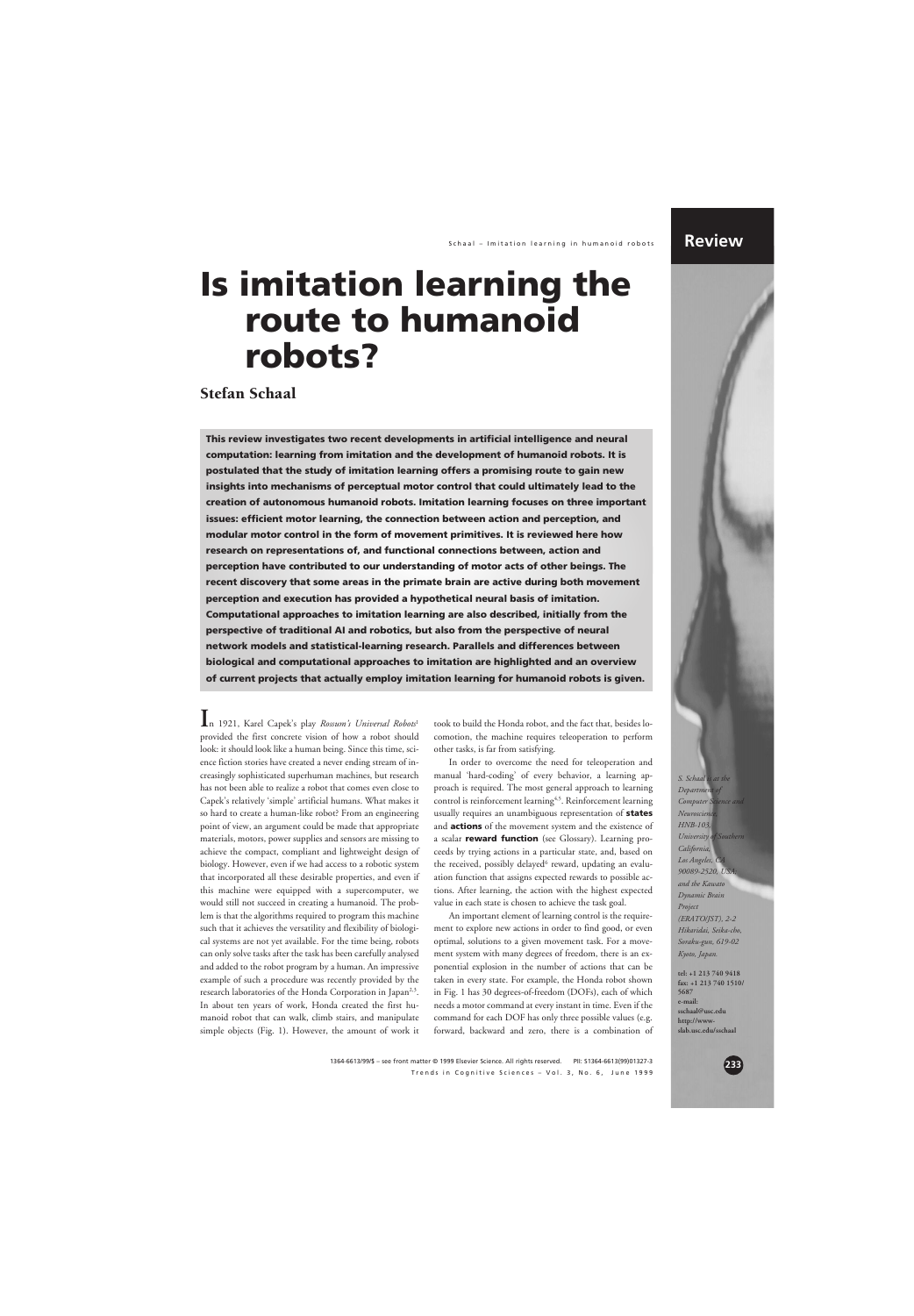### **Glossary**

**Accommodation:** The process by which an activated internal perceptual motor representation is adapted to better suit a new task. **Action:** All variables (discrete or continuous) that can actively change the state of a system. Usually, actions are motor commands, abbreviated as a vector *u*.

**Action level imitation:** The indiscriminate copying of the actions of the teacher without mapping them onto more abstract motor representation.

**Assimilation:** The mapping of an observed behavior onto an existing perceptual motor representation.

**Control policy:** A function that maps the state *x* of a movement system and its environment into an appropriate action *u* for a particular task, i.e.  $u = p(x, t, a)$ . As indicated, the function  $\pi$  can directly depend on the time,  $t$ , and some additional parameters  $\alpha$  that may be useful to adjust the policy for a particular task goal. Movement primitives (c.f.) can be formalized in the form of control policies.

**Deferred imitation:** Imitation that takes place a certain amount of time after the demonstration was given by the teacher.

**Emulation:** Goals in the environment become overt due to the actions of others. Afterwards, the observer strives to attain the same goal.

**Forward model:** A mathematical model that predicts the time evolution of a dynamical system. For example, differential equations of motion in the form of  $\dot{x}^Y = f(x, u)$  are prototypical forward models in motor control.

**Immediate imitation:** Imitation that takes place immediately after the demonstration of the teacher.

**Movement primitive**: A sequence of actions that can accomplish a certain movement goal. (c.f. Control policy for a more formal definition.)

**Object-centered representations:** The representation is insensitive to the relative position and orientation of the perceived object to one's own body.

**Priming:** Stimuli in the environment that co-occur with the actions of the teacher increase the observer's activation of corresponding internal representations in memory. Consequently, the observer's exploratory behavior will be biased by these activations towards receiving similar stimuli.

**Program-level imitation:** A process by which the structural organization of a behavior is copied from observing a teacher, while the

3<sup>30</sup>≥10<sup>14</sup> different actions that can be taken in every state. As it is impossible to search such huge spaces for what constitutes a good action, it is necessary to either find more compact state–action representations, or to focus learning on those parts of the **state–action space** that are actually relevant for the movement task at hand. In this article, we will review how the latter topic can be approached in the framework of imitation learning, while the former topic – that is, compact state–action representations – will be shown to be a natural prerequisite for imitation learning in the form of movement primitives.

#### **Movement imitation**

**234**

Movement imitation is familiar to everybody from daily experience: a friend demonstrates a movement, and immediately we are capable of approximately repeating it. For the purpose of this review, only visually mediated imitation will be considered, although, at least in humans, verbal communication can supply important additional information. From the viewpoint of motor learning, a teacher's exact details of actions are filled in by individual learning.

**Response facilitation:** Observed actions enhance corresponding action representations in memory. Afterwards, it is more likely that the observer performs the observed action.

**Reward function:** A function that provides a scalar (discrete or continuous) value about the goodness of an action *u* in a state *x*. **Simultaneous imitation:** Imitation that takes place concurrently with the demonstration of the teacher.

**Spline approximations:** A mathematical concept of curve fitting, usually with low-order polynomials. Complex curves need a sequence of concatenated splines for a good approximation. The points where a spline ends and a new one begins are called spline nodes.

**State:** All variables (discrete or continuous) that are necessary to model a system. In this article, all states of a system are compactly denoted as a vector *x*.

**State–Action space:** The mathematical space spanned by actions *u* and states *x* jointly. Solving a movement task can be thought of as finding a path between two points in this state, the initial state and the goal state.

**Stimulus enhancement:** An object or place becomes more salient due to the actions of the teacher in its vicinity or in conjunction with the object. This enhancement will draw the observer's attention or elicit responses towards this object or place.

**Supervised learning:** Learning of an input to output mapping under the premise that an explicit error signal can be provided for each output. For instance, a Control policy (c.f.) is a function that can be learned by supervised learning if both the state *x* and the appropriate target action *u* are given to the learning system.

**Task-level learning:** Learning of a task can take place by learning an appropriate Control policy (c.f.) that generates commands *u* on the actuator level, or by learning a Control policy that generates commands in a more abstract but task related space (e.g. the space of the finger tip). The latter approach is called task-level learning and it requires additional transformations to map the task-level command into actuator space. Usually, errors in performance are more associated with task commands than actuator commands.

**Viewer-specific representations:** The representation is sensitive to the relative position and orientation of the perceived object to one's own body.

demonstration as the starting point of one's own learning can significantly speed up the learning process: imitation drastically reduces the size of the state–action space that needs to be explored7 . With an eye towards computational approaches, we will first review some of the most relevant milestones in the study of imitation learning before we will look into the promises and challenges that imitation learning poses to computational modelers.

#### **Imitation from the viewpoint of behavioral and cognitive sciences**

In infant and animal studies, the ability to imitate is usually concluded from the subject's increased tendency to execute a previously demonstrated behavior. However, other causes can equally account for a higher probability of the subject's behavior, in particular **priming**, **emulation**, and **response facilitation** (see Glossary); such causes are not to be mistaken for true imitation<sup>8,9</sup>. True imitation is present only if (1) the imitated behavior is new for the imitator, (2) the same task strategy as that of the demonstrator is employed, and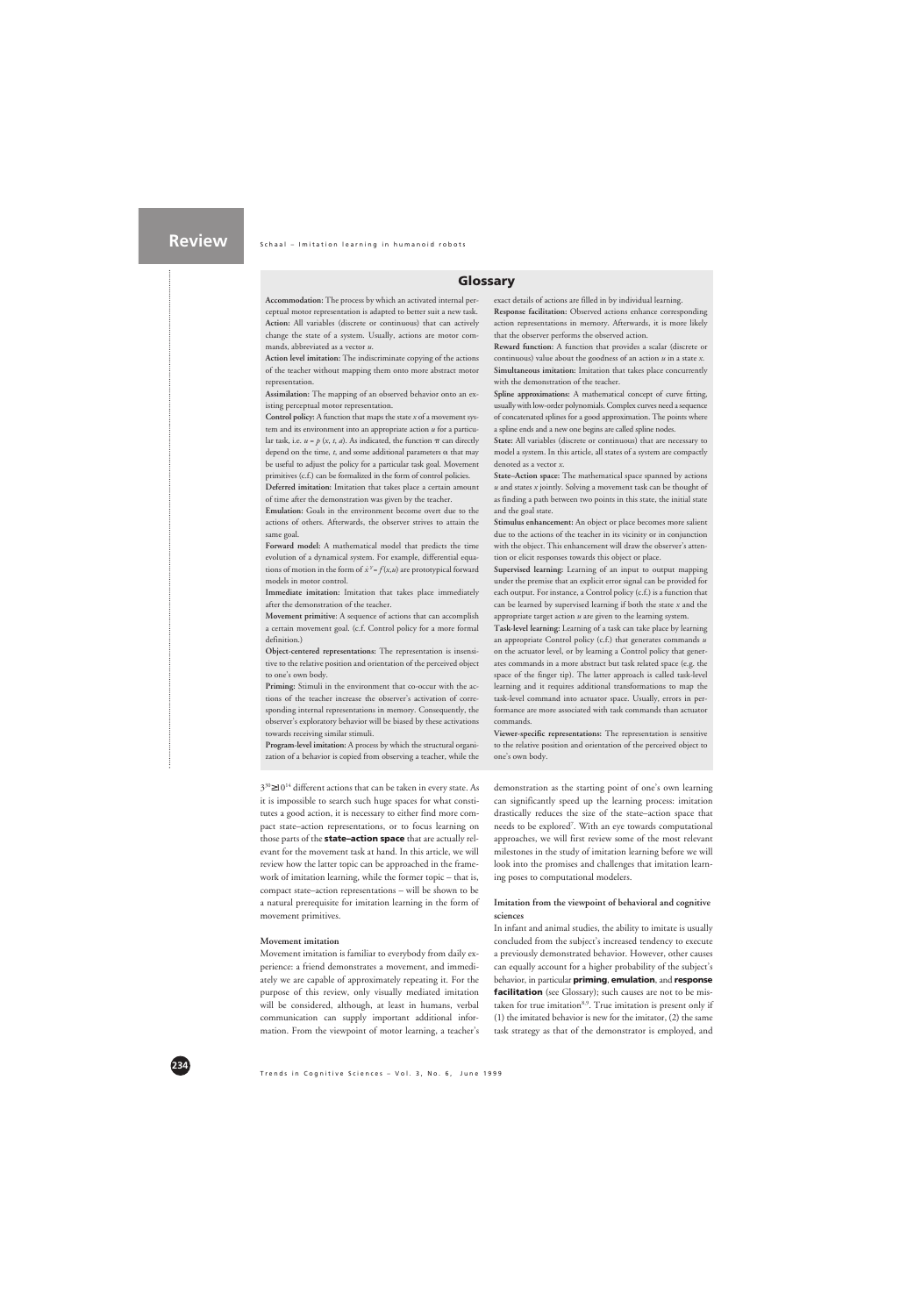## **Review**

(3) the same task goal is accomplished<sup>9</sup>. For example, if a movement is not new, response facilitation rather than imitation can account for the imitator's behavior. However, as will be shown below, from a computational point of view, imitative behavior in the form of response facilitation already contains very complex problems. Thus, a formal understanding of the mechanisms of response facilitation would constitute significant scientific progress.

Behavioral and cognitive sciences have long been interested in imitation of movements, from Darwin<sup>10</sup> and Thorndike<sup>11</sup> to Piaget<sup>12</sup>. After Piaget's work, movement imitation did not receive widespread attention anymore, partially due to the prejudice that 'imitating' or 'mimicking' is not an expression of higher intelligence. This attitude changed in the 1970s, to some extent owing to the studies of Meltzoff and Moore<sup>13</sup>. These authors reported on the ability of 12–21 day old and, later, even less than an hour old infants<sup>14</sup> to imitate both facial and manual gestures. Young infants of this age had neither seen their own faces nor been exposed to viewing faces of other humans for any significant amount of time. Thus, the ability to map a perceived facial gesture to their own gestures was concluded to be innate and contradicted Piaget's ontogenetic account of imitation<sup>12</sup>. In the light of this new interest in imitation learning, it was discovered that many animals are unable to learn by imitation<sup>9,15</sup>. These findings contributed to today's view of imitation as an important expression of higher intelligence. In recent years, a significant amount of new work has been published on imitation learning in humans and animals. Examples include comparative studies between human and monkey imitation<sup>16</sup>, the interplay between memory and imitation and its implications for learning<sup>17,18</sup>, and the focus of attention while observing a demonstration<sup>19</sup>. Imitation is also closely connected to research that investigates the connection between action and perception<sup>20-22</sup>.

Behavioral studies can provide several sources of ideas for computational motor control and imitation learning. For instance, the principle of emulation is interesting for learning how to direct the focus of attention towards favorable goals, and priming can be used to bias explorative behavior towards useful stimuli. Thus, both principles help to reduce the number of inputs to a motor system by focusing on important stimuli, but they do not reduce the combinatorial explosion of possible actions that can be explored in a particular state. Alternatively, Meltzoff and Moore's<sup>23</sup> postulate of imitation as a bootstrapping for communication may offer an interesting starting point for computational modelers. The authors argued that given a partially familiar stimulus in the environment (e.g. a face), imitating what this 'stimulus' did during a previous encounter should trigger either a familiar or an unfamiliar response in how the stimulus will change. Such a strategy would help to disambiguate stimuli by acting upon them. Interestingly, we will encounter a similar interpretation of the purpose of imitation from a neurophysiological perspective, and a related computational mechanism for movement recognition based on predictive **forward models** in the section on neural network models to imitation. A more concrete concept of imitation was suggested in Meltzoff and Moore<sup>24</sup>. In their 'Active Intermodal Mapping' (AIM) model, they propose



**Fig. 1. Honda Humanoid Robot** in frontal and side views. (Reproduced with kind permission of Honda.)

that visual perception of the teacher's movement is converted into a higher level representation that can be matched against appropriately transformed proprioceptive information about one's own movement. If this matching space is given, imitation can be seen as learning to achieve a target representation, a problem that can be tackled with techniques from **supervised learning**25. This idea can be rephrased in computational terms, as will be discussed below.

#### **Imitation from the viewpoint of neuroscience and cognitive neuroscience**

An essential prerequisite for imitation is a connection between the sensory systems and the motor systems such that percepts can be mapped onto appropriate actions. This mapping is a difficult computational process as visual perception takes place in a different coordinate frame from motor control. This process is also more complex than pure object recognition because it requires integration of multiple objects (i.e. several limbs), their spatial relationships, their relative and absolute movements, and even the intention of these movements. Given the current knowledge about neuroanatomy in primates, such a process is likely to happen in various steps, involving both the ventral (what) and dorsal (where, how) pathways<sup>28</sup> (Fig. 2). From a neurophysiological point of view, a first question that can be addressed is whether there are any particular brain areas and representations that are specialized to facilitate imitation.

Perrett and  $\text{co-workers}^{29-31}$  reported that neurons within the superior temporal sulcus (STs) of macaques (Fig. 2) respond to both form and motion of objects. Interestingly, many cells were sensitive to movements of specific body parts of an observed human. For instance, cell specificity was found for faces with translatory motion in a particular direction, faces that rotated, movement of particular body parts (head, arm, leg, hip) and combinations of body parts, and even movement of the entire body. In the lower bank of the STs, similar phenomena were found for actions of the hand<sup>30</sup>. Two important characteristics of this distributed representation are worth highlighting. First,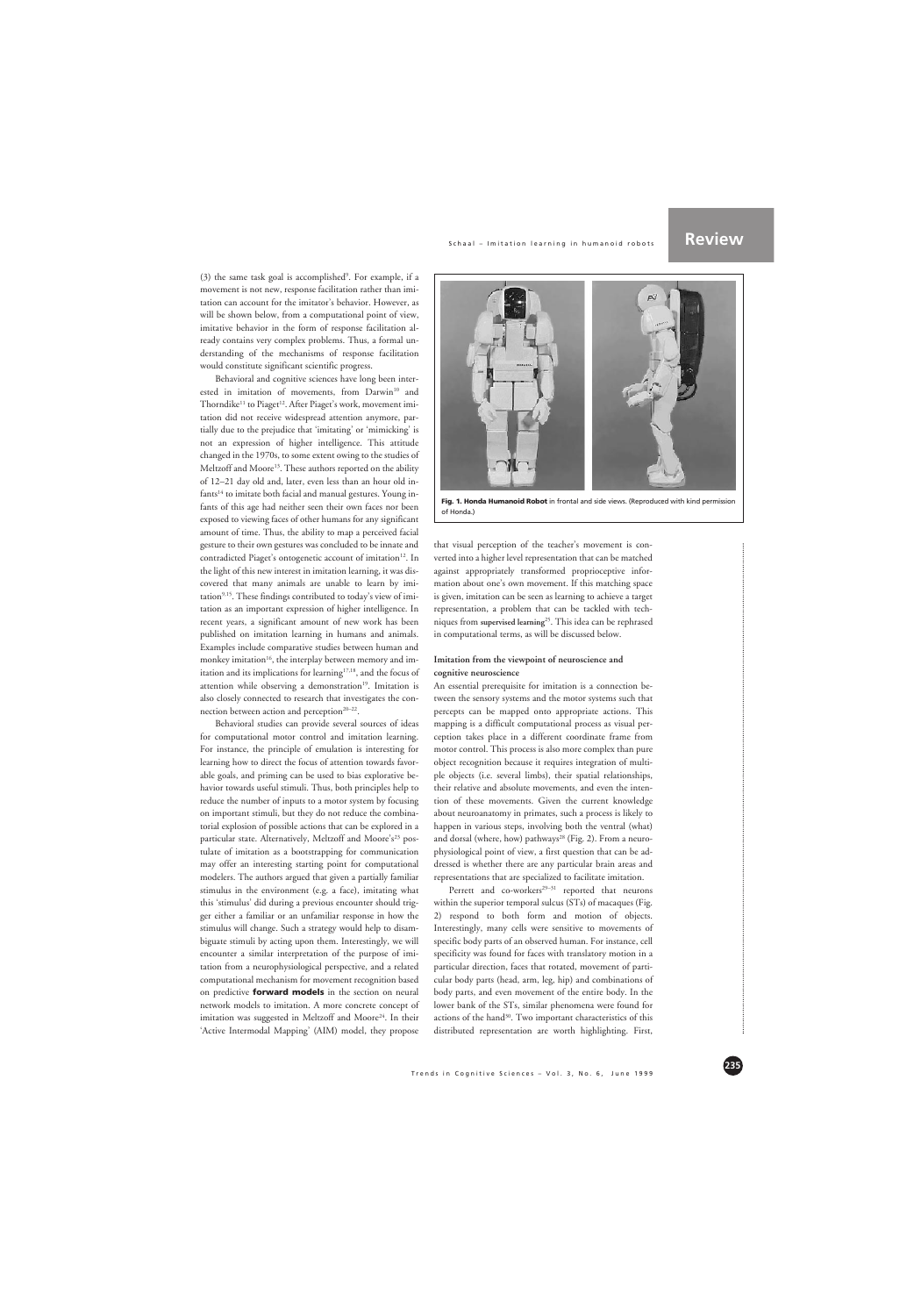**236**



**Fig. 2. Sketch of a monkey brain and some areas that are hypothesized to be involved in imitation.** Abbreviations: Ps: principal sulcus, ALs: inferior arcuate sulcus, ASs: superior arcuate sulcus, STs: superior temporal sulcus, Cs: central sulcus, Ls: lateral sulcus, IPs: intraparietal sulcus, MIP: medial intraparietal area, VIP: ventral intraparietal area, LIP: lateral intraparietal area, AIP: anterior intraparietal area, SI: primary somatosensory cortex, SII: secondary somatosensory cortex. F areas are related to motor function. Gray areas indicate an opened sulcus. Arrows indicate known neuronal projections between different areas of the brain, dashed arrows indicate hypothesized connections. (Adapted from Rizzolatti *et al.*<sup>26</sup> and Perrett *et al.*27)

most cells were **viewer-specific**, that is, there existed no indication of an object centered representation. From this property, Perrett *et al*. <sup>27</sup> concluded that STs is well suited to extract the attention and goals of others. Second, owing to a connection of somatosensory cortex to STs (Fig. 2), most of the form and motion neurons were insensitive to selfmotion due to re-afferent signals<sup>32</sup>. Thus, STs neurons are in the ideal situation to analyse the movement of others without interference from one's own body and seem to be an excellent candidate for a first processing step for imitation.

What is the next processing step in a hypothesized neural pathway for imitation? Area F5 in monkeys could play a crucial role (Fig. 2). Rizzolatti *et al*. <sup>33</sup> found neurons in area F5 that were specific to the execution of goal related movements (e.g. 'reaching', 'bringing-to-the-body', 'grasping-with-the-hand'), as well as selective to a particular type of grasp (e.g. precision grips, finger prehension, or wholehand-prehension). Interestingly, many neurons in F5 were active during the entire or at least extended parts of a motor act, instead of just a single submovement or muscle activation. Jeannerod *et al.*<sup>34</sup> and Murata *et al.*<sup>35</sup> interpreted this firing pattern as coding complete segments of motor acts, or motor schemas<sup>36</sup>. The possible connection to imitation, however, came with the finding that some of the neurons in F5, called 'mirror neurons', were active both when the monkey *observed* a specific behavior and when it *executed* it itself<sup>37</sup>. Mirror neurons fire highly specifically only to a special motor behavior with a particular object. These results are similar to those in STs (Ref. 30), with the difference that neurons in STs do not respond to executed motor acts, but rather only to perceived ones. From imaging and transcranial magnetic stimulation studies, there is also some evidence that a similar mirror system exists in humans<sup>38-40</sup>. Surprisingly, this system seems to involve Broca's area<sup>41</sup>, a brain region

normally only associated with speech production. The possible homology of F5 in monkey and Broca's area in humans led some authors to speculate that the ability to imitate actions and to understand them could have subserved the development of communication skills<sup>41</sup>. This idea is consistent with Meltzhoff and Moore's developmental work and interpretations<sup>23</sup>.

Whether mirror neurons are really part of the imitation system, however, has remained speculative so far. Neither did the neurophysiological experiments on mirror neurons require true imitation behavior nor did they test a movement repertoire that monkeys are known to imitate. Gallese and Goldman rather suggest that mirror neurons participate in 'mind reading', a process accomplished by using one's own mental apparatus to predict the psychological state of others through mental simulations<sup>42</sup>. In computational approaches, mental simulations are based on predictive forward models<sup>43</sup>. As will be discussed in the next section, forward models are likely to be an important component of an imitation learning system. From this viewpoint, simulation theory and imitation learning may share some computational mechanisms.

The connection between neurons in STs and F5, however, remains unclear at present. Area F5 does receive input from SII, 7b, and AIP (Fig. 2), and sends projections to F1 (i.e. primary motor cortex), the spinal cord, and also back to AIP (Ref. 35). AIP neurons were shown to be either sensitive to object specific properties (shape, size, orientation) or to movements and grasps executed by the monkey, or to both visual and motor stimuli<sup>44</sup>. Following the additional observation that many AIP neurons were modulated during ongoing grasping movements, Jeannerod *et al.* hypothesized that AIP might provide the necessary spatial object information to F5 for continuous guidance of grasping movement<sup>34</sup>. Because AIP receives input from other parietal areas, the connection to visual information through the dorsal stream would seem to be complete. However, this visual information is more concerned with object properties, rather than information about the movement of others. Arbib and Rizzolatti speculate that a connection from STs to area 7b and then to F5 provides the input about the movements of others<sup>45</sup>. Such statements are partially supported by imaging studies that demonstrated the simultaneous activation of the inferior area 6 and  $STs$  in humans<sup>46,47</sup>. The  $STs \rightarrow 7b \rightarrow F5$  connection would complete a first hypothesis for a neurophysiological pathway of imitation.

#### **Imitation from the viewpoint of robotics, artificial intelligence and neural computation**

#### *Symbolic approaches to imitation learning*

At the beginning of the 1980s, the idea of imitation learning started to find increasing attention in the field of manipulator robotics as it seemed to be a promising route to automate the tedious manual programming of robots. Inspired by the ideas of artificial intelligence, symbolic reasoning was commonly chosen to approach imitation, as outlined in the following discussion (e.g. Refs 48–52). During a training phase, several example movements were generated under manual robot control that achieved a given task with a robot. Sensor readings, for example, position and force, were stored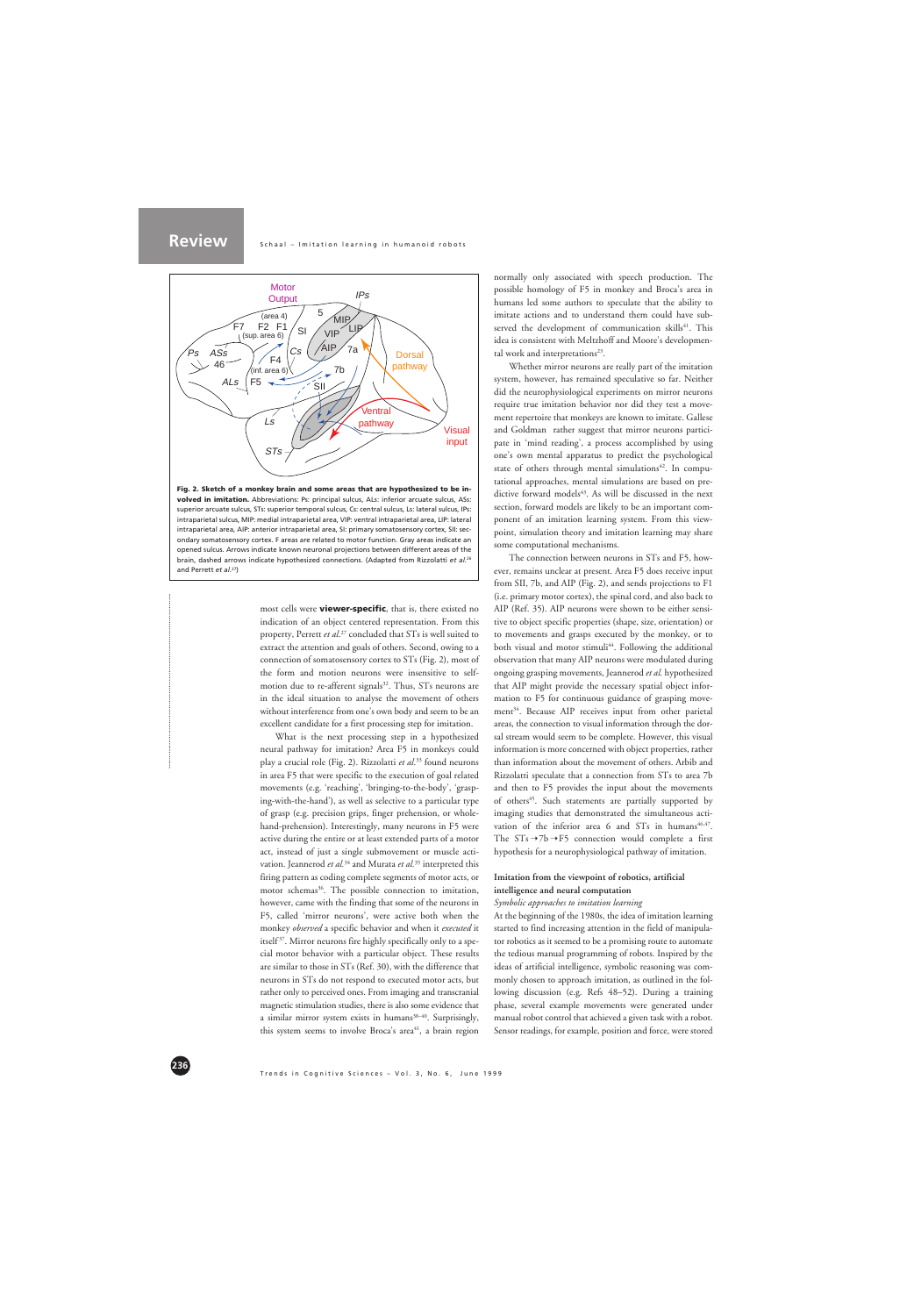## **Review**



throughout the demonstration together with the positions and orientations of obstacles and the goal state. For imitation, the example movements were first segmented into subgoals and appropriate primitive actions to attain these subgoals. Primitive actions were commonly chosen to be the simple point-to-point movement that industrial robots employed at this time. Subgoals could be the robot's gripper orientation and position – defined in a geometrical relationship to the goal – after each primitive action, or they were labeled manually by the demonstrator<sup>50</sup>. Consequently, the demonstrated task was segmented into a sequence of state–action–state transitions. However, given some uncertainty in the environment and some variability between several demonstrated movements, it was necessary to consolidate all demonstrated movements. For this purpose, the state–action–state sequence was converted into symbolic 'if–then' rules, for instance, expressing the state in terms of 'aligned', 'in contact', 'near-to', and actions as 'move-to', 'grasp-object', 'move-above', etc. Appropriate numerical definitions of these symbols (e.g. at which distance threshold an object is near) were provided as prior knowledge. Such abstraction resulted in graph-based representations, each state becoming a graph node and each action a directed link between two nodes. Symbolic reasoning could now unify different graphical representations for the same task by merging and deleting nodes<sup>49</sup> such that the final program for imitating the demonstrated movement was achieved.

In essence, many recent robotics approaches to imitation learning have remained closely related to the example above. New elements include the use of visual input of the teacher and performance of movement segmentation from computer vision algorithms<sup>53-55</sup>. Other projects used data gloves<sup>56</sup> or marker-based observation systems as input for imitation learning<sup>56</sup>. More recently, research on imitation learning has been influenced increasingly by non-symbolic learning tools, for instance, artificial neural networks, fuzzy logic, and so on<sup>57-59</sup>, thus entering the category of neural computation described in the following section.

#### *Inductive approaches to imitation learning*

The major components of an imitation learning system are shown in Fig. 3. Most research projects have either focused on the perceptual side of imitation by investigating movement systems with low complexity<sup>54,60,61</sup> (e.g. artificial oculomotor systems, mobile robots, pick-and-place industrial robots), or on the motor end by assuming the existence of all necessary perceptual information. In the following, we will primarily focus on projects employing the latter strategy.

After spatial information about the teacher's movement and object information has been extracted, one of the major questions becomes how such information should be converted into action. For this purpose, Fig. 3 alludes to the concept of **movement primitives**, also called 'movement schemas', 'basis behaviors', 'units of action', 'macro actions', etc.36,62,63 Movement primitives are sequences of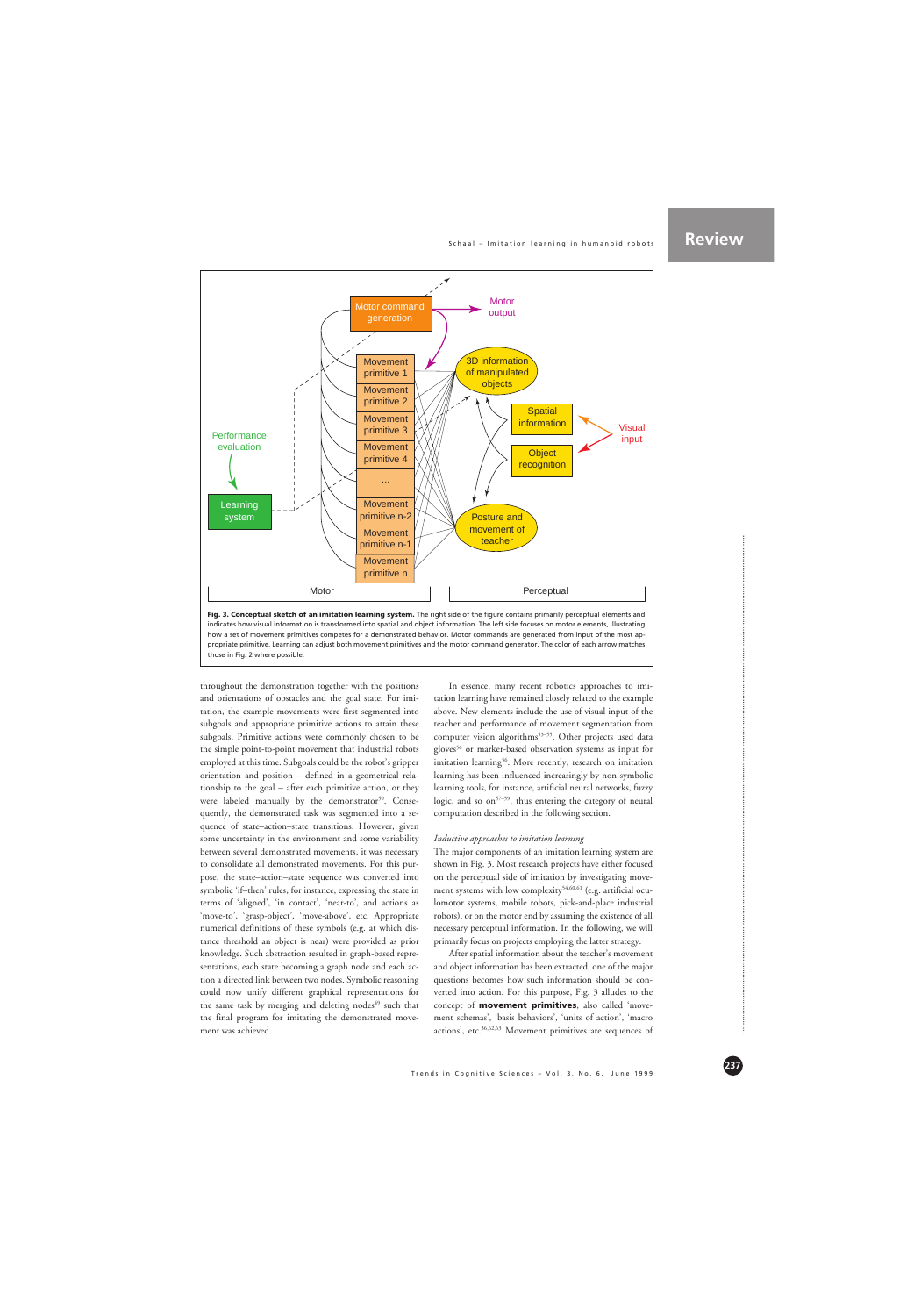**238**

action that accomplish a complete goal-directed behavior. A movement primitive can be as simple as an elementary action in the symbolic approaches to imitation, for example, 'go forward', 'go backward', etc. However, as discussed in the introduction of this review, such low-level representations do not scale well to learning in systems with many degrees-of-freedom. Thus, it is useful for a movement primitive to code complete temporal behaviors, like 'grasping a cup', 'walking', 'a tennis serve', etc. This coding results in a compact state–action representation where only a few parameters need to be adjusted for a specific goal. For instance, in reaching movements, the target state and movement duration are such parameters, or in a rhythmic movement, frequency and amplitude need to be specified<sup>64</sup>. Using such primitives dramatically reduces the number of parameters that need to be learned for a particular movement. The drawback is that the possible movement repertoire becomes more restricted.

The perceived action of the teacher is mapped onto a set of existing primitives in an **assimilation** phase. Subsequently, the most appropriate primitives are adjusted by learning to improve the performance in an **accommo**dation phase. Figure 3 indicates such a process by highlighting the better-matching primitives with increasing line widths. If no existing primitive is a good match for the observed behavior, a new primitive must to be generated. This concept of movement primitives is closely related to the interpretation of mirror neurons in the previous section: mirror neurons are thought to code complete motor acts, that is, primitives. However, mirror neurons seem to be a more high-level indicator of which movement primitive is appropriate rather than directly the place of motor command generation. Movement primitives could also form the 'supramodal' representation system of Meltzoff and Moore in which the authors assume that matching between the perceived and one's own movement takes place<sup>24</sup>. Those authors suggested that in early infancy, matching is based on goal states for the motor system, while, at a higher developmental stage, matching may be based on a temporal sequence of goal states, or a transition between goal states. Goal states are some of the natural parameters of a movement primitive<sup>64</sup>, and transitions between goal states are the primitive's spatio-temporal signature to which Meltzoff and Moore appeal as a candidate to achieve matching between different modes of sensory information.

The conceptual sketch also allows distinguishing true imitation from response facilitation. For explaining response facilitation, every movement primitive has to keep a frequency count of its past activations over a restricted temporal window. A demonstration of a familiar movement primitive by a teacher will change this frequency distribution, that is, it will be biased towards the observed primitive. If spontaneous action is generated according to the probability distribution that is formed by the frequency counts, the demonstrated behavior is more likely to occur. The described process can readily be modeled by using Bayesian statistics<sup>25</sup>. For true imitation, no existing primitive is a good match for the demonstrated behavior such that learning is required to either adapt an existing primitive or to generate a new one. From this viewpoint, response facilitation and true imitation share largely the same circuitry and have to tackle similar computational problems.

#### *Imitation learning of novel behaviors*

Several research projects have focused on imitation as a method of creating novel behaviors. Three major approaches can be distinguished:

(1) *Learning a control policy directly*: The demonstrated behavior can be used to learn the appropriate **control policy** directly by supervised learning. For this purpose, the **state**, *x*, and the **action**, *u*, of the teacher need to be observable and identifiable. This prerequisite, shared by all forms of imitation learning, imposes a serious constraint because, normally, motor commands and the internal variables of the teacher are hidden from the observer. Thus, a movement primitive needs to be defined in coordinate frame based on variables that can be perceived (e.g. the acceleration of the fingertip in the task of pole balancing instead of the commands sent to the motor neurons). Aboaf *et al.* called such an approach **task-level learning** 65, and by analogy, 'task-level imitation' can be used in the context of imitation learning. Task-level imitation requires prior knowledge of how a task-level command (e.g. the desired acceleration of the fingertip) can be converted into an actuator-level command. Motor control needs to be modular for this purpose; that is, separate processes for, at least, movement planning and execution need to be assumed<sup>66,67</sup>.

Direct-policy learning was conducted for the task of pole balancing with a computer-simulated pole<sup>68,69</sup>. For this purpose, a neural network was trained on task-level data recorded from a human demonstration. Similarly, several mobile robotics groups adopted imitation by direct-policy learning using a 'robot teacher'60,70–72. For example, the 'robot student' followed the 'robot teacher's' movements in a specific environment, mimicked its actions, and learned to associate which action to choose in which state. Afterwards, the robot student had the same competence as the teacher in this environment. Importantly, in all these direct-policy learning approaches, there is no need for the student to know the goal of the teacher. Imitation learning is greatly simplified in this manner. However, the student will not be able to undergo self-improvement unless an explicit reward signal, usually generated from an optimization criterion, is provided to the student, as in the following approaches.

(2) *Learning from demonstrated trajectories*: A second approach to learning novel behaviors is based on building policies out of demonstrated trajectories. This idea was explored with an anthropomorphic robot arm for dynamic manipulation tasks, for instance, learning a tennis forehand and the game of kendama ('ball-in-the-cup')<sup>73,74</sup>. At the outset, a human demonstrated the task, and his/her movement was recorded with marker-based optical recording equipment. This process resulted in data about the movement of the manipulated object in Cartesian coordinates, as well as the movement of the actuator (arm) in terms of joint angle coordinates. For imitation learning, a hybrid strategy was chosen. Initially, the robot aimed at indiscriminate imitation in task space based on position data of the endeffector, while trying to use an arm posture as similar as possible to the demonstrated posture of the teacher. Afterwards,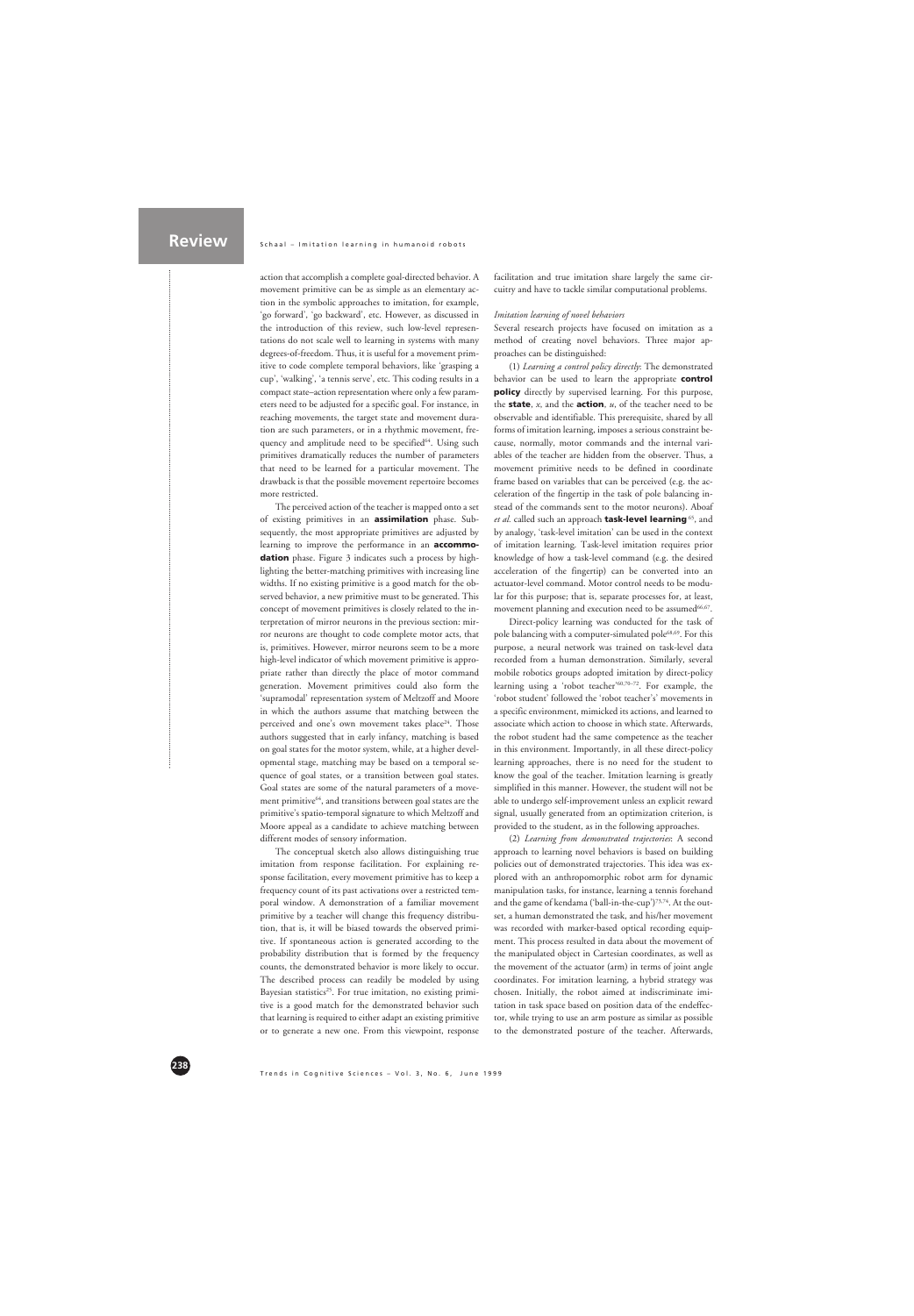based on manually provided knowledge of the task goal in the form of an optimization criterion, the robot's performance improved by trial and error learning until the task was accomplished. For this purpose, the desired end-effector trajectory of the robot was approximated by **splines**, and the spline nodes, called via-points, were adjusted by supervised learning until the task was fulfilled. Using this method, the robot learned to manipulate a stochastic, dynamic environment within a few trials.

(3) *Model-based imitation learning*: A third approach to learning a novel primitive employs model-based learning75,76. From the demonstrated behavior, the dynamics of the task is approximated in the form of a predictive forward model (see Ref. 76). Given knowledge of the task goal, the task-level policy of the movement primitive can be computed with reinforcement learning procedures based on the learned model. For example, Schaal and Atkeson showed how the model-based approach allowed an anthropomorphic robot arm to learn the task of pole-balancing in just a single trial, and the task of a 'pendulum swing-up' in only three to four trials<sup>75,77</sup>. These authors also demonstrated that task-level imitation based on direct-policy learning, augmented with subsequent self-learning, can be rather fragile and does not necessarily provide significant learning speed improvement over pure trial-and-error learning without a demonstration.

#### *Implications for computational models of imitation learning*

The approaches discussed in the previous paragraphs illustrated some computational ideas for how novel behaviors can be learned by imitation. Interesting insights into these methods can be gained by analysing the process of how a perceived behavior is mapped onto a set of existing primitives. Two major questions (see Ref. 24) become (1) What is the matching criterion for recognizing a behavior?, and (2) In which coordinate frame does matching take place?

If only the control policy of the movement primitive exists, finding a matching criterion becomes difficult. One solution would be to try a primitive, observe its outcome in task space, and generate a performance criterion based on the similarity between the executed and the teacher's behavior. This procedure needs to be repeated for every primitive in the repertoire and is thus quite inefficient. Another possibility arises if the primitive outputs task-level commands that can be compared directly with the teacher's performance. In this case, the movement primitive acts simultaneously as a forward model<sup>64</sup>, an approach that is described in more detail below.

The via-point method<sup>73</sup> can easily be adapted for movement recognition. Via-points are a parsimonious representation of a movement and may be used for classification as well. For example, a demonstrated movement can be transformed into via-points, and the number and location of via-points can be compared against those of existing movement primitives in order to choose the best match, as has been demonstrated for handwriting and character recognition78. Despite the fact that there are various open issues with regard to translation, scale and rotation invariance in the via-point approach, the suggested bi-directional interaction between perception and action is noteworthy. Movement recognition is directly accomplished with the movement generating mechanism. This concept is compatible with what has been observed in mirror neurons, and it also ties into other research projects that emphasize the bidirectional interaction of generative and recognition models in unsupervised learning<sup>79</sup>.

Lastly, a third alternative should be considered, based on forward models<sup>75,76</sup>, but put into a multiple-model competition<sup>67,80,81</sup>. If every movement primitive has a forward model, all primitives can simultaneously attempt to predict the teacher's behavior in the form of a mental simulation loop, indicated by the 'efference copy' arc in Fig. 3. The motor command will be generated by the primitives that make the most accurate prediction. As in the via-point approach, movement recognition is based on the movement generating mechanism (as, for example, in Refs 67, 81). Such an approach is particularly easy if movement primitives are coded in task space because the prediction of a primitive will be directly comparable to the teacher's performance. If the primitive operates in actuator space, additional coordinate transformations and, possibly, inverse models are needed before a task level comparison can be accomplished<sup>67</sup>. Because forward models have various additional advantages for motor control<sup>43,67</sup>, movement recognition based on forward models could offer the most general and powerful solution to the perception to action mapping. Interestingly, movement recognition based on forward models integrates smoothly with the simulation theory of mind reading<sup>42</sup>. It can also provide a computational mechanism for Meltzoff and Moore's ideas of imitation as a basic communication skill and their 'Active Intramodal Matching' model of imitation<sup>23,24</sup>.

One final issue concerns the imitation of complex motor acts that involve learning a sequence of primitives and when to switch between them. In this context, Fagg and Arbib provided a model of reaching and grasping based on the known anatomy of the fronto-parietal circuits, including the mirror neuron system<sup>82</sup>. Essentially, their model employed a recurrent neural network that sequenced and switched between motor schemas based on sensory cues. In a robotic study, Pook and Ballard used hidden Markov models to learn appropriate sequencing from demonstrated behavior<sup>58</sup>. There is also large body of literature in the field of time series segmentation<sup>83-85</sup> that employed competitive learning and forward models for recognition and sequencing in a way that is easily adapted for imitation learning as illustrated in Fig. 3.

#### **Is imitation learning the route to humanoid robots?**

In the introduction of this article, we appealed to a pragmatic view of imitation learning as a means to speed up learning in complex high dimensional motor systems, such as humanoid robots. This view emerged from the lack of theories of motor learning that are able to work efficiently in high dimensional spaces. Interestingly, the apparently simple idea of imitation opened a Pandora's box of important computational questions in perceptual motor control. None of the approaches described in this article could provide satisfying answers to questions of appropriate perceptual representations for imitation, motor representations,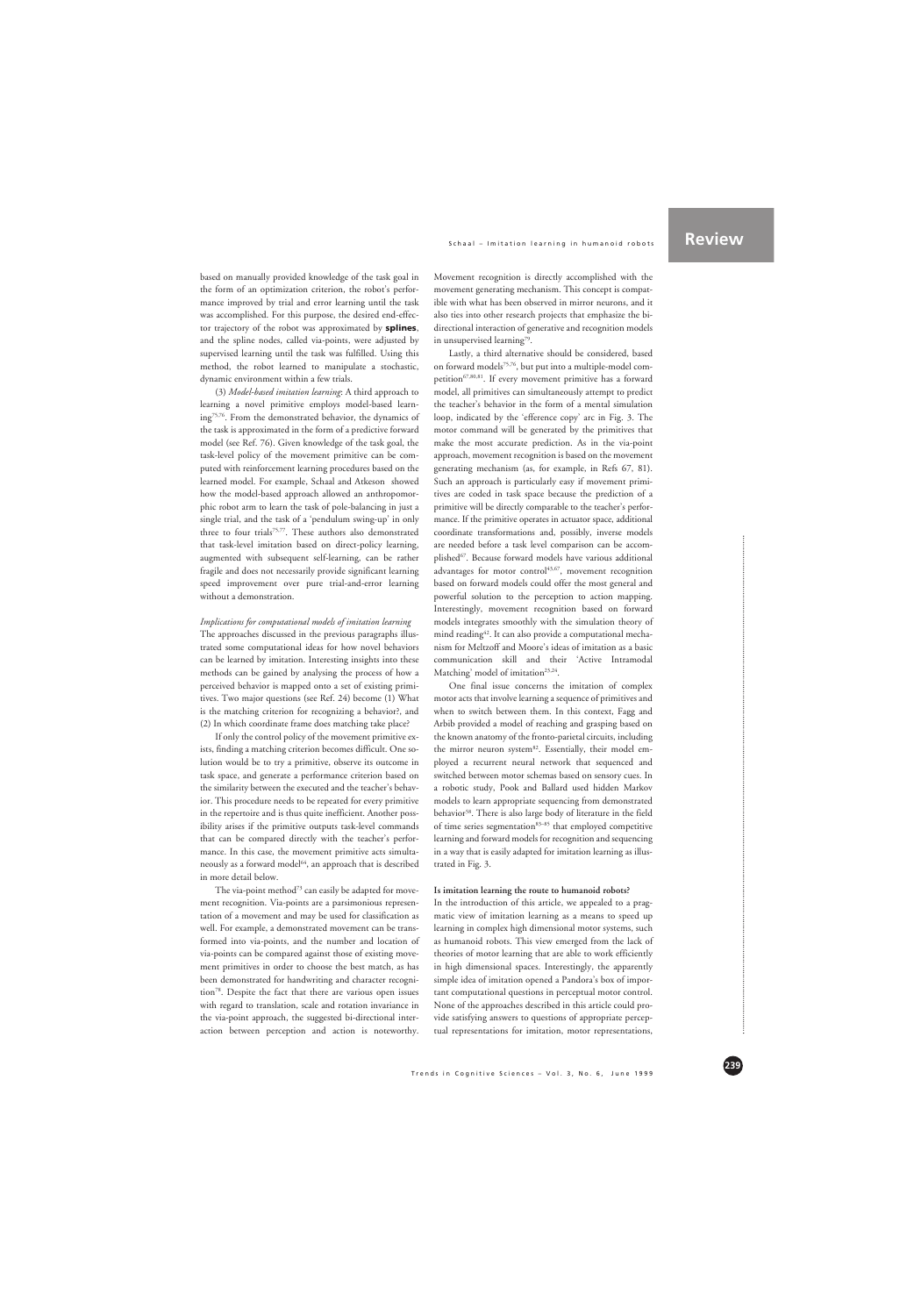

**Fig. 4. Humanoid robot at the Dynamic Brain project at the ATR Labs in Japan.**

and the learning of these representations. However, consensus may be reached that research into imitation needs to include a theory of motor learning, of compact state– action representations or movement primitives, and of the interaction of perception and action. It is likely that these three components cannot be studied in isolation: perceptual representations serve motor representations, motor representations facilitate perception, and learning provides the mutual constraints between them. Learning theories based on such reciprocal interactions are currently under investigation in computational neuroscience<sup>79,86</sup>. On this view, instead of being an idiosyncratic research topic, imitation learning could be conceived of as a research strategy

#### **Outstanding questions**

- *Learning perceptual representations*: How can appropriate representations of the identity and movement of others be developed in an automated fashion from visual input? Is it necessary that such representations develop simultaneously with the motor representations?
- *Movement primitives*: Is there a basic set of primitives that can initialize imitation learning? How complex are the most elementary primitives in this set? How can new primitives be learned, and old primitives be combined to form higher level movement primitives? How is sequencing and the recognition of sequences of movement primitives accomplished?
- *Movement recognition through movement generation*: Is the movement generating mechanism directly employed for movement recognition? What representation allows such a dual use of the motor system? Are movement primitives simultaneously predictive forwards models?
- *Understanding task goals*: How can the intention of a demonstrated movement be recognized and converted to the imitator's goal?

that channels investigations in computational motor control towards the important topic of action-perception coupling.

While it seems fair to say that a formal understanding of imitation would certainly be a major step towards creating humanoid robots, biomimetic robotic systems, in particular humanoid robots, have also become a new tool to investigate cognitive and biological questions<sup>87</sup>. For instance, the Cog Project at the Massachusetts Institute of Technology investigates how far a humanoid robot could become 'cognitive' via a bottom-up approach<sup>88</sup>. The Dynamic Brain Project at the ATR Laboratories in Japan has been conducting research with an anthropomorphic robot arm for several years<sup>73,75</sup> and is currently working with a novel humanoid robot (Fig. 4) to study theories of computational neuroscience and imitation learning. Other humanoid robot projects include a research group at the University of Tokyo<sup>89</sup>, and the humanoid robotics project at Waseda University<sup>90</sup>. The blending of psychology, neuroscience and engineering in such research projects seems to be a new trend that will be beneficial for advancing knowledge in both technological and biological sciences.

#### **Acknowledgements**

Earlier versions of this paper were significantly improved as a result of comments from Mitsuo Kawato, Nicolas Schweighofer, and three anonymous reviewers. Research described in this paper was made possible by Award No. 9710312 of the National Science Foundation, the ERATO Kawato Dynamic Brain Project funded by the Japanese Science and Technology Cooperation, and the ATR Human Information Processing Research Laboratories.

#### **References**

**1** Sciavicco, L. and Siciliano, B. (1996) *Modeling and Control of Robot Manipulators*, McGraw-Hill

- **2** Hirai, K. (1998) Current and future perspective of Honda humanoid robot, in *Proceedings of the 1997 IEEE/RSJ International Conference on Intelligent Robot and Systems*, Grenoble, France, pp. 500–508, IEEE
- **3** Hirai, K. *et al*. (1998) The development of Honda humanoid robot, in *IEEE International Conference on Robotics and Automation*, Leuven, Belgium, pp. 1321–1326, IEEE
- **4** Kaelbling, L.P., Littman, M.L. and Moore, A.W. (1996) Reinforcement learning: a survey *J. Artif. Intell. Res.* 4, 237–285
- **5** Sutton, R.S. and Barto, A.G. (1998) *Reinforcement Learning: An Introduction*, MIT Press
- **6** Sutton, R.S. (1988) Learning to predict by the methods of temporal differences *Machine Learn.* 3, 9–44
- **7** Atkeson, C.G. and Schaal, S. (1997) Learning tasks from a single demonstration, in *IEEE International Conference on Robotics and Automation (ICRA97)*, pp. 1706–1712, IEEE
- **8** Byrne, R.W. and Russon, A.E. Learning by imitation: a hierachical approach *Behav. Brain Sci.* (in press)
- **9** Tomasello, M., Kruger, A.C. and Ranter, H.H. (1993) Cultural learning *Behav. Brain Sci.* 16, 495–552
- **10** Romanes, G.J. and Darwin, C. (1884) *Mental Evolution in Animals*, Appleton & Co.
- **11** Thorndike, E.L. (1898) Animal intelligence: an experimental study of the associative process in animals *Psychol. Rev. Monogr.* 2, 551–553
- **12** Piaget, J. (1951) *Play, Dreams, and Imitation in Childhood*, W.W. Norton **13** Meltzoff, A.N. and Moore, M.K. (1977) Imitation of facial and manual
- gestures by human neonates *Science* 198, 74–78 **14** Meltzoff, A.N. and Moore, M.K. (1983) Newborn infants imitate adult
- facial gestures *Child Dev.* 54, 702–709
- **15** Byrne, R. (1995) *The Thinking Ape*, Oxford University Press
- **16** Tomasello, M., Savage-Rumbaugh, S. and Kruger, A.C. (1993) Imitative learning of actions on objects by children, chimpanzees, and

Trends in Cognitive Sciences – Vol. 3, No. 6, June 1999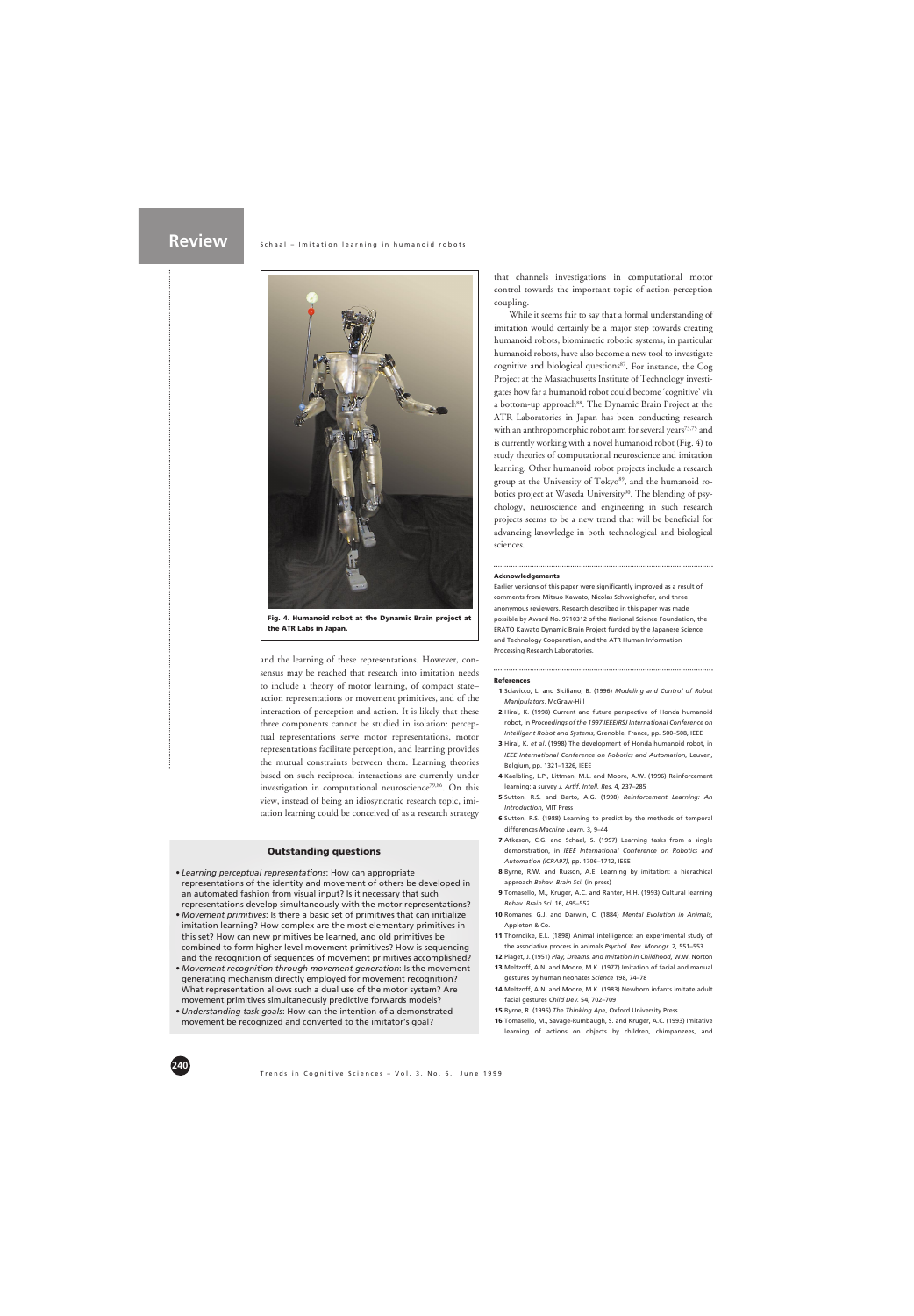enculturated chimpanzees *Child Dev.* 64, 1688–1705

- **17** Abravanel, E. (1991) Does immediate imitation influence long-term memory for observed actions? *J. Exp. Child Psychol.* 51, 235–244
- **18** Weeks, D.L., Hall, A.K. and Anderson, L.P. (1996) A comparison of imitation strategies in observational learning of action patterns *J. Motor. Behav.* 28, 348–358
- **19** Mataric, M.J. and Pomplun, M. (1998) Fixation behavior in observation and imitation of human movement *Cognit. Brain Res.* 7, 191–202
- **20** Turvey, M.T. (1977) Preliminaries to a theory of action with reference to vision, in *Perceiving, Acting, and Knowing: Toward an Ecological Psychology* (Shaw, R. and Bransford, J., eds), pp. 253–257, Erlbaum
- **21** Kugler, P.N. and Turvey, M.T. (1987) *Information, Natural Law, and the Self-Assembly of Rhythmic Movement*, Erlbaum
- **22** Bertenthal, B.I. (1996) Origins and early development of perception, action, and representation *Annu. Rev. Psychol.* 47, 431–459
- **23** Meltzoff, A.N. and Moore, M.K. (1995) Infant's understanding of people and things: from body imitation to folk psychology, in *The Body and The Self* (Bermúdez, J.L., Marcel, A. and Eilan, N., eds), pp. 43–69, MIT Press
- **24** Meltzoff, A.N. and Moore, M.K. (1997) Explaining facial imitation: a theoretical model *Early Development and Parenting* 6, 179–192
- **25** Bishop, C.M. (1995) *Neural Networks for Pattern Recognition*, Oxford University Press
- **26** Rizzolatti, G. *et al*. (1996) Premotor cortex and the recognition of motor actions *Cognit. Brain Res.* 3, 131–141
- **27** Perrett, D.I. *et al*. (1990) Social signals analysed at the single cell level: someone is looking at me, something touched me, something moved! *Int. J. Comp. Psychol.* 4, 25–55
- **28** van Essen, D.C. and Maunsell, J.H.R. (1983) Hierarchical organization and functional streams in the visual cortex *Trends Neurosci.* 6, 370–375
- **29** Perrett, D.I. *et al*. (1985) Visual analysis of body movements by neurones in the temporal cortex of the macaque monkey: a preliminary report *Behav. Brain Res.* 16, 153–170
- **30** Perrett, D.I. *et al*. (1989) Frameworks of analysis for the neural representation of animate objects and actions *J. Exp. Biol.* 146, 87–113
- **31** Oram, M.W. and Perrett, D.I. (1996) Integration of form and motion in the anterior superior temporal polysensory area (STPa) of the macaque monkey *J. Neurophysiol.* 76, 109–129
- **32** Hietanen, J.K. and Perrett, D.I. (1996) Motion sensitive cells in the macaque superior temporal polysensory area: response discrimination between self-generated and externally generated pattern motion *Behav. Brain Res.* 76, 155–167
- **33** Rizzolatti, G. *et al.* (1988) Functional organization of inferior area 6 in the macaque monkey: II. Area F5 and the control of distal movements *Exp. Brain Res.* 71, 491–507
- **34** Jeannerod, M. *et al*. (1995) Grasping objects: the cortical mechanisms of visuomotor transformation *Trends Neurosci.* 18, 314–320
- **35** Murata, A. *et al*. (1997) Object representation in the ventral premotor cortex (area F5) of the monkey *J. Neurophysiol.* 78, 2226–2230
- **36** Arbib, M.A. (1981) Perceptual structures and distributed motor control, in *Handbook of Physiology, Section 2: The Nervous System* (*Vol. II, Motor Control, Part 1*) (Brooks, V.B., ed.), pp. 1449–1480, American Physiological Society
- **37** di Pellegrino, G. *et al*. (1992) Understanding motor events: a neurophysiological study *Exp. Brain Res.* 91, 176–180
- **38** Decety, J. *et al*. (1994) Mapping motor representations with positron emission tomography *Nature* 371, 600–602
- **39** Fadiga, L. *et al*. (1995) Motor facilitation during action observation: a magnetic stimulation study *J. Neurophysiol.* 73, 2608–2611
- **40** Decety, J. (1996) Do imagined and executed actions share the same neural substrate? *Cognit. Brain Res.* 3, 87–93
- **41** Rizzolatti, G. and Arbib, M.A. (1998) Language within our grasp *Trends Neurosci.* 21, 188–194
- **42** Gallese, V. and Goldman, A. (1998) Mirror neurons and the simulation theory of mind-reading *Trends Cognit. Sci.* 2, 493–501
- **43** Miall, R.C. and Wolpert, D.M. (1996) Forward models for physiological motor control *Neural Networks* 9, 1265–1285
- **44** Sakata, H. *et al*. (1992) Hand-movement related neurons of the posterior parietal cortex of the monkey: their role in visual guidance of hand movements, in *Control of Arm Movement in Space* (Caminiti, R., Johnson, P.B. and Burnod, Y., eds), pp. 185–198, Springer-Verlag
- **45** Arbib, M.A. and Rizzolatti, G. (1996) Neural expectations: a possible

evolutionary path from manual skills to language *Commun. Cognit.* 29, 393–424

- **46** Rizzolatti, G. *et al*. (1996) Localization of grasp representations in humans by PET: 1. Observation versus execution *Exp. Brain Res.* 111, 246–252
- **47** Grafton, S.T. *et al*. (1996) Localization of grasp representations in humans by positron emission tomography: 2. Observation compared with imagination *Exp. Brain Res.* 112, 103–111
- **48** Lozano-Pérez, T. (1982) Task-planning, in *Robot Planning: Motion and Control* (Brady, M. *et al.*, eds), pp. 473–498, MIT Press
- **49** Dufay, B. and Latombe, J.C. (1984) An approach to automatic robot programming based on inductive learning *Int. J. Robotics Res.* 3, 89–101
- **50** Levas, A. and Selfridge, M. (1984) A user-friendly high-level robot teaching system, in *International Conference on Robotics and Automation*, Altanta, GA, pp. 413–416
- **51** Segre, A.B. and DeJong, G. (1985) Explanation-based manipulator learning: acquisition of planning ability through observation, in *International Conference on Robotics and Automation*, pp. 555–560
- **52** Segre, A.M. (1988) *Machine Learning of Robot Assembly Plans*, Kluwer Academic Publishers
- **53** Kuniyoshi, Y., Inaba, M. and Inoue, H. (1989) Teaching by showing: generating robot programs by visual observation of human performance, in *Proceedings of the International Symposium of Industrial Robots*, pp. 119–126
- **54** Kuniyoshi, Y., Inaba, M. and Inoue, H. (1994) Learning by watching: extracting reusable task knowledge from visual observation of human performance *IEEE Trans. Robotics Automation* 10, 799–822
- **55** Ikeuchi, K., Kawade, M. and Suehiro, T. (1993) Assembly task recognition with planar, curved and mechanical contacts, in *Proceedings IEEE International Conference on Robotics and Automation*, Atlanta, GA, pp. 688–693, IEEE
- **56** Tung, C.P. and Kak, A.C. (1995) Automatic learning of assembly task using a DataGlove system, *IEEE/RSJ International Conference on Intelligent Robots and Systems*, Pittsburgh, PA, pp. 1–8, IEEE/RSJ
- **57** Dillmann, R., Kaiser, M. and Ude, A. (1995) Acquisition of elementary robot skills from human demonstration, in *International Symposium on Intelligent Robotic Systems (SIRS'95)*, Pisa, Italy, pp. 1–38
- **58** Pook, P.K. and Ballard, D.H. (1993) Recognizing teleoperated manipulations, *Proceedings IEEE International Conference on Robotics and Automation*, Atlanta, GA, pp. 913–918
- **59** Hovland, G.E., Sikka, P. and McCarragher, B.J. (1996) Skill acquisition from human demonstration using a hidden Markov Model, in *IEEE International Conference on Robotics and Automation*, Minneapolis, MN, pp. 2706–2711, IEEE
- **60** Grudic, G.Z. and Lawrence, P.D. (1996) Human-to-robot skill transfer using the SPORE approximation, in *IEEE International Conference on Robotics and Automation*, Minneapolis, MN, pp. 2962–2967, IEEE
- **61** Demiris, J. *et al*. (1997) Deferred imitation of human head movements by an active stereo vision head, in *IEEE International Workshop on Robot Human Communication*, Sendai, Japan, pp. 45–51, IEEE
- **62** Sternad, D. and Schaal, D. (1999) Segmentation of endpoint trajectories does not imply segmented control *Exp. Brain Res.* 124, 118–136
- **63** Sutton, R.S. *et al*. Improved switching among temporally abstract actions, *Advances in Neural Information Processing Systems* (Vol. 11), MIT Press (in press)
- **64** Schaal, S. and Sternad, D. (1998) Programmable pattern generators, in *Proceedings of 3rd International Conference on Computational Intelligence in Neuroscience*, Research Triangle Park, NC, pp. 48–51
- **65** Aboaf, E.W., Drucker, S.M. and Atkeson, C.G. (1989) Task-level robot learing: juggling a tennis ball more accurately, in *Proceedings of IEEE Interational Conference on Robotics and Automation*, Scottsdale, Arizona, pp. 331–348, IEEE
- **66** Wolpert, D.M. (1997) Computational approaches to motor control *Trends Cognit. Sci.* 1, 209–216
- **67** Wolpert, D.M. and Kawato, M. (1998) Multiple paired forward and inverse models for motor control *Neural Networks* 11, 1317–1329
- **68** Widrow, B. and Smith, F.W. (1964) Pattern recognizing control systems, in *1963 Computer and Information Sciences (COINS) Symposium Proceedings*, pp. 288–317, Spartan
- **69** Nechyba, M.C. and Xu, Y. (1995) Human skill transfer: neural networks as learners and teachers, in *IEEE/RSJ International Conference on Intelligence Robots and Systems*, Pittsburgh, PA, pp. 314–319, IEEE/RSJ